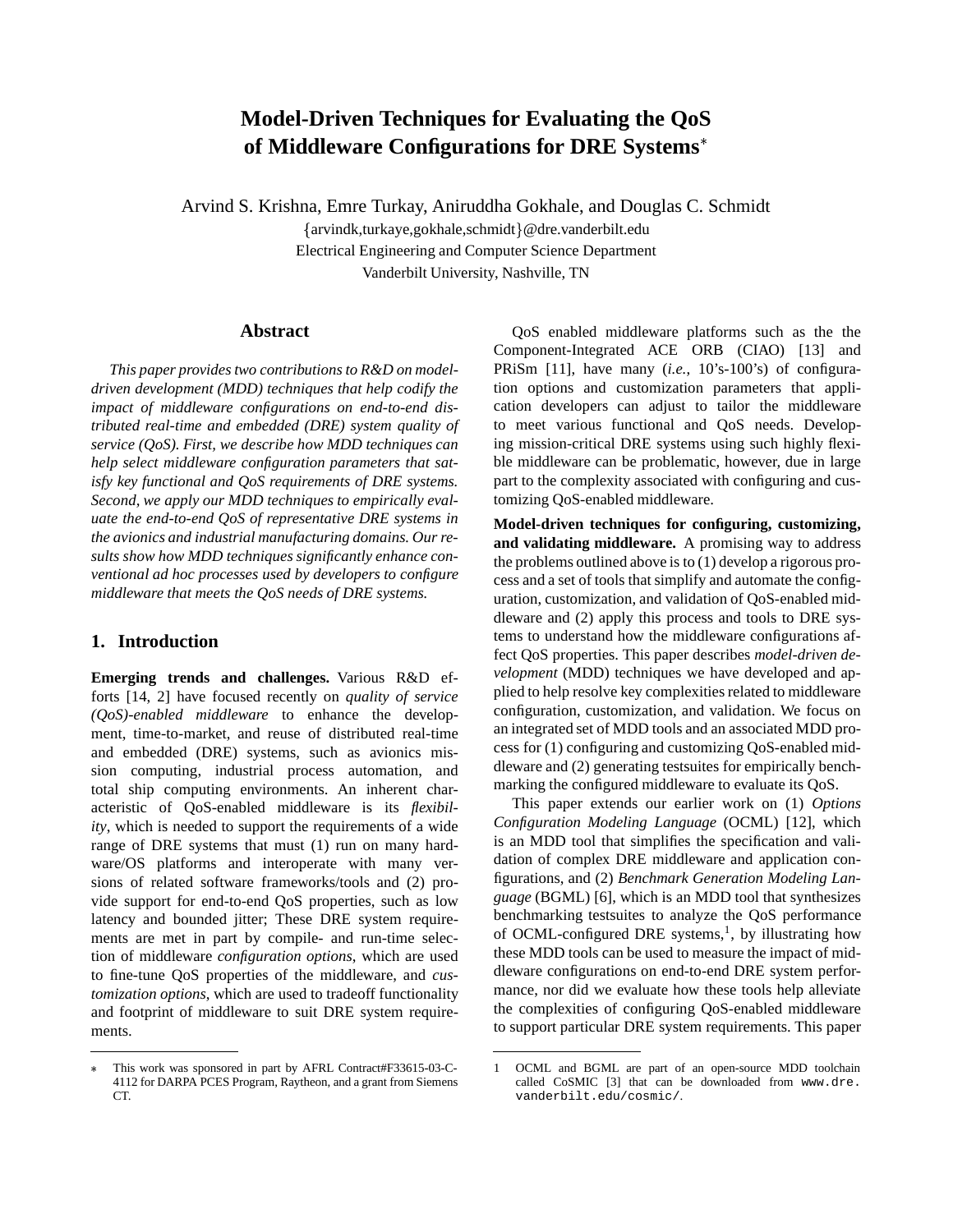therefore enhances our earlier work by describing an MDD process that leverages the generative capabilities of OCML and BGML to systematically document and validate how different configurations of QoS-enabled middleware affect DRE system QoS. We apply this process and tools to two CIAO-based DRE systems in the avionics and manufacturing domains to quantify the variation of QoS based on configuration/customization options.

The results of our research show how MDD tools and processes enhance conventional *ad hoc* processes developers use today to configure middleware that meets the QoS needs of DRE systems. In particular, our MDD tool-based process (1) identifies options that have significant influence on QoS, (2) checks for inconsistencies between options at modeling time, and (3) automatically generates code for configuration and empirical validation.

# **2. Key QoS-enabled Middleware Configuration and Customization Challenges**

Developers of large-scale DRE systems face several challenges associated with (1) configuring and customizing QoS-enabled middleware for DRE systems and (2) evaluating the QoS performance of selected middleware configurations. This section first describes two DRE systems in the avionics and industrial manufacturing domain and describes the QoS requirement for components in these two applications. We then use these challenges to motivate the need for the OCML and BGML MDD tools described in Section 1. The OCML and BGML tools were developed using the Generic Modeling Environment (GME) [7] and form part of a broader MDD toolchain called CoSMIC [3] that supports the development, configuration, and deployment of component-based DRE systems.

#### **2.1. Case Studies of Two DRE Systems**

To motivate our MDD tools and processes, we now briefly describe two representative DRE systems from the avionics and the manufacturing domains based on our collaborations with industrial partners in the DARPA PCES program. For each scenario, we describe components that have similar QoS requirements. Section 3.2 then uses these scenarios to show how our MDD process can be applied to understand how various middleware configurations affect QoS. The middleware we use to implement both case studies is ACE v5.4.2 + TAO v1.4.2 + CIAO v0.4.2.

**2.1.1. Case Study 1: Avionics Mission Computing Scenario** The first case study is based on the *Basic SP* scenario from the DARPA PCES program [11]. In this scenario, a GPS device sends out periodic position updates to a GUI display that presents these updates to a pilot. The desired data request and the display frequencies are fixed at 20 Hz. The QoS-enabled component middleware architecture uses a *push event/pull data* publisher/subscriber communication paradigm.

**Component interactions** The component interaction for this example is shown in Figure 1. The scenario shown in



**Figure 1. The Basic SP Navigation Display Example**

this figure begins with the GPS component being invoked by the TAO Real-time Event Service [4] (shown as a Timer component). On receiving a pulse event from the Timer, the GPS component generates its data and issues a data available event. The Airframe component retrieves the data from the GPS component, updates its state and issues a data available event. Finally, the NavDisplay component in turn retrieves the data from the Airframe and updates its state and displays it to the pilot.

**QoS requirements** For the *Basic SP* scenario, to satisfy the QoS requirement of ensuring display refresh rate of 20 Hz, it is necessary to configure the Airframe and Nav-Display components appropriately. To achieve this goal, we need to determine the appropriate configurations for the individual components and empirically evaluate the configurations to determine the configuration that satisfies the QoS requirement. We assume the mission computing system is configured correctly. Several characteristics of the *Basic SP* components are important in determining the configuration space. For example, the NavDisplay component receives updates only from the Airframe component and does not send messages back to the sender, *i.e.*, it just plays the role of a client. Likewise, the Airframe component communicates with both the GPS and Display components, playing the role of a peer, though not concurrently processing requests since the events are handled sequentially.

**2.1.2. Case Study 2: Robot Assembly Scenario** The second case study is based on a manufacturing assembly line system. In this scenario, a conveyor of watches passes through a watch station where a human operator visually examines every watch for blemishes and configures (*e.g.*, sets the watch time, date, and language) the watch depending on its type. If a watch is damaged it is rejected, oth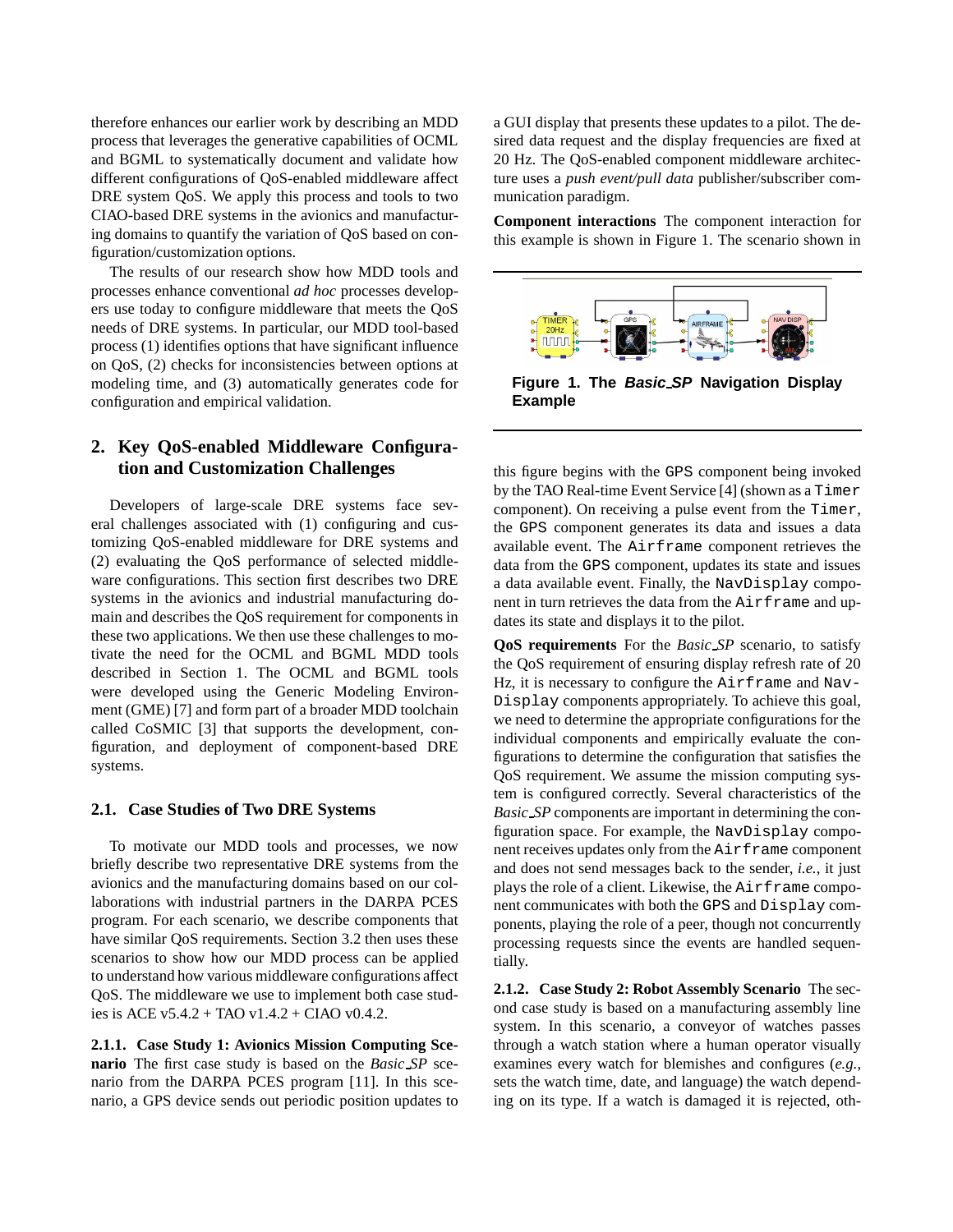erwise it is passed along the conveyor to a packaging station. The QoS-enabled component middleware architecture uses a *push event/pull data* publisher/subscriber communication paradigm. As with the *Basic SP* example, the *robot assembly* scenario is available in the CIAO and CoSMIC releases.

**Component interactions** In this scenario, a pallet (controlled by a PaletteManager component) containing digital watches moves to a robot station (controlled by the RobotManager component) where its time is set using the current time provided by a periodic clock (controlled by a WatchManager). The management for the watch setting facility located at a remote site can send production work orders and receive response to orders, ongoing work status, inventory, and other messages. These instructions are sent to the WatchManager component using Management-WorkInstructions (MWI) component. The Watch-Manager component interacts with a human operator who using the HumanMachineInterface (HMI) component accepts/rejects the watch. When the watch is accepted, the WatchManager component uses the RobotManager component to set the time. When a watch is rejected, however, the RobotManager component removes the watch from the assembly line. Figure 2 illustrates this assembly of components.



**Figure 2. Robot Assembly Scenario**

**QoS requirements** To maximize the production line efficiency in this scenario, the communication overhead between the WatchManager and HumanOperator must be low. The round-trip latency between messages exchanged between the two entities should therefore be small. To achieve this goal, we need to determine the appropriate configurations for the individual components and empirically evaluate theses configurations and determine the configuration that satisfies the QoS requirement (minimizing round-trip latency). One characteristic of the *robot assembly* components is important in determining the appropriate configurations. In particular, the Human-MachineInterface component only plays the role of a client since its only source of events is the Watch-

Manager component, which also interacts with all other entities. Similar to the Airframe component, the WatchManager plays the role of a peer. It does not, however, process requests concurrently since the decision to accept/reject a watch is made sequentially by a human operator.

## **2.2. DRE System Configuration and Evaluation Challenges**

DRE systems based on QoS-enabled middleware, such as the avionics and industrial automation scenarios described in Section 2.1, need to resolve the following challenges:

**2.2.1. Challenge 1: Configuring and Customizing QoSenabled Middleware for DRE Systems** QoS-enabled middleware provides a range of configuration options that can be used to customize and tune the QoS properties of the middleware. For example, the ACE+TAO+CIAO QoS-enabled middleware provides  $\sim$  500 configuration options that can be used to tune its behavior. <sup>2</sup> This large number of configuration options create several problems for developers and users of middleware for DRE systems.

For example, the case studies in Section 2.1 describe how to configure the NavDisplay and HMI appropriately, application developers need to determine the semantically valid set of configuration options and their settings. This task is complicated, however, by the explosion of the *configuration space* of the CIAO QoS-enabled middleware. For instance, DRE system developers need to configure and tune the performance of the ACE+TAO+CIAO middleware at multiple levels, including lower-level messaging and transport mechanisms, the object request broker (ORB) itself, up to higher-level middleware services (such as event notification, scheduling, and load balancing). This problem is exacerbated by the fact that not all combinations of options form a semantically compatible set.

**2.2.2. Challenge 2: Evaluating the QoS of Selected Middleware Configurations** QoS-enabled middleware runs on a multitude of hardware, OS, and compiler platforms. Developers of middleware and applications often use trial-anderror methods to select the set of configuration options that maximizes the QoS attainable by the middleware. Unfortunately, the settings that maximize performance for a particular group of platforms and applications may not be suitable for different ones.

<sup>2</sup> Examples of highly configurable middleware in other domains include (1) SQL Server 7.0, which has  $\sim$  50 configuration options, (2) Oracle 9, which has over 200 initialization parameters, and (3) Apache HTTP Server Version 1.3, which has  $\sim 85$  core configuration options.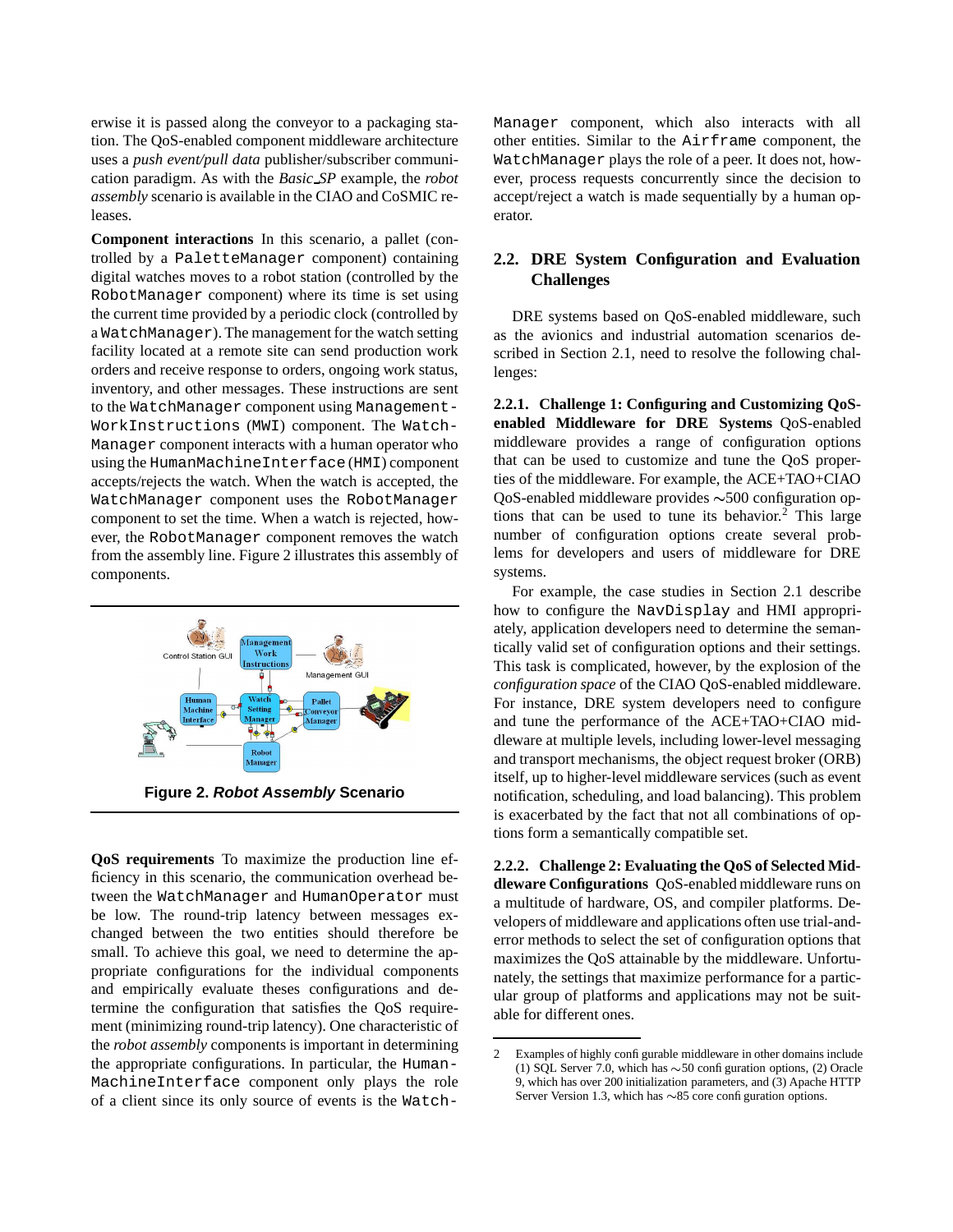Addressing the QoS-evaluation challenges of DRE systems fielded in a particular environment requires a suite of benchmarking tests that are customized to the system's environment. These benchmarks must test the different configurations of the fielded system and analyze the results to evaluate whether the proper QoS is actually delivered to the DRE system. An example of such a test would be one that can evaluate the configurations of the NavDisplay component in the Basic SP scenario. Such an evaluation process would involve creating a benchmarking experiment to measure QoS properties, thereby requiring developers to write (1) the header files and source code that implement the functionality, (2) the configuration and script files that tune the underlying middleware and automate the task of running tests and output generation, and (3) project build files (*e.g.*, makefiles) required to generate the executable code. Our experience in earlier work [8] revealed how tedious and errorprone this process is since it requires many manual steps to generate, execute, and analyze the benchmarks.

## **2.3. Resolving DRE System Configuration and Evaluation Challenges using MDD Tools**

The aforementioned challenges are resoloved the following MDD tools:

**Resolving middleware configuration problems via OCML.** OCML represents the *type system* used by middleware developers as a GME metamodeling paradigm. For example, it defines a *numeric option* type for middleware options which can have numeric values, *i.e.*, cache/buffer sizes, thread counts, etc. OCML also represents a standard set of configurations as a GME model library. It defines *standard configurations* that application developers can use to specify the set of configuration options that suit their components and enforces *dependency rules* that prevent application developers from choosing invalid combinations of configuration sets that could result in incorrect/undefined behavior. A *Configuration File Generator* (CFG) application is developed for the application developer to specify the appropriate set of option configurations and validation of this set. Middleware developers define individual models of middleware configuration options using the elements and rules of OCML metamodel to configure particular middleware platforms. For example, the CIAO ORB configuration options defined in the OCML metamodeling paradigm.

For configuring the components of the two application scenarios, we used the CFG that provides a simple wizard like interface to generate the individual configuration files. The CFG enabled the elimination of accidental complexities involved in validating semantically incompatible configurations. For example, while configuring the Airframe component, setting ORBReactorType to select st pre-

cludes setting of ORBReactorThreadQueue. The CFG enabled detecting these kinds of inconsistencies at design time preventing undefined behavior at run-time. Additionally, for each selected option, the CFG displays the relevant documentation for that option thus helping choose the appropriate configuration settings.

**Resolving QoS evaluation challenges via BGML.** BGML is a GME-based modeling paradigm that captures key QoS evaluation concerns of QoS-enabled middleware, such as (1) modeling how distributed system components interact with each other and (2) representing metrics that can be applied to specific configuration options and platforms. Middleware/application developers can use BGML to graphically model interaction scenarios of interest. BGML automates the task of writing repetitive source code to perform benchmark experiments and generates syntactically, semantically valid source and benchmarking code. To model interactions BGML provides (1) *test elements* such as operations, return-types, latency and throughput that can be used to represent generic operation or a sequence or operation steps and associate functional QoS properties with them and (2) *workload elements* such as tasks and task-set that can be used to model and simulate background load present during the experimentation process. These workload elements are then mapped to individual platform specific code in the interpretation process.

We applied BGML to both the DRE system scenarios, in particular to resolve the evaluation concerns. The test elements, enabled us to model the operation/events associated with different components and also associate QoS parameters such as round-trip latency. For example, in the *robot assembly* scenario, we used *latency* measures for the WorkOrderResponse event. The interpreters then generated the benchmarking, build and glue idl files to conduct the experiment, thus eliminating the accidental complexity arising from handcrafting these files.

# **3. An MDD Process for Evaluating the QoS of Middleware Configurations**

Developers of DRE systems commonly use *ad hoc* processes to identify the configuration settings for the individual components in their applications. These *ad hoc* processes entail (re)validation of the configuration settings for different application scenarios and domains. OCML reduces accidental complexities associated with configuring QoS-enabled middleware. Likewise, BGML reduces accidental complexities associated with evaluating QoS characteristics across different configurations of hardware, OS, compiler, and middleware platforms. Using OCML and BGML *in isolation*, however, cannot determine the most suitable configuration for a set of application QoS require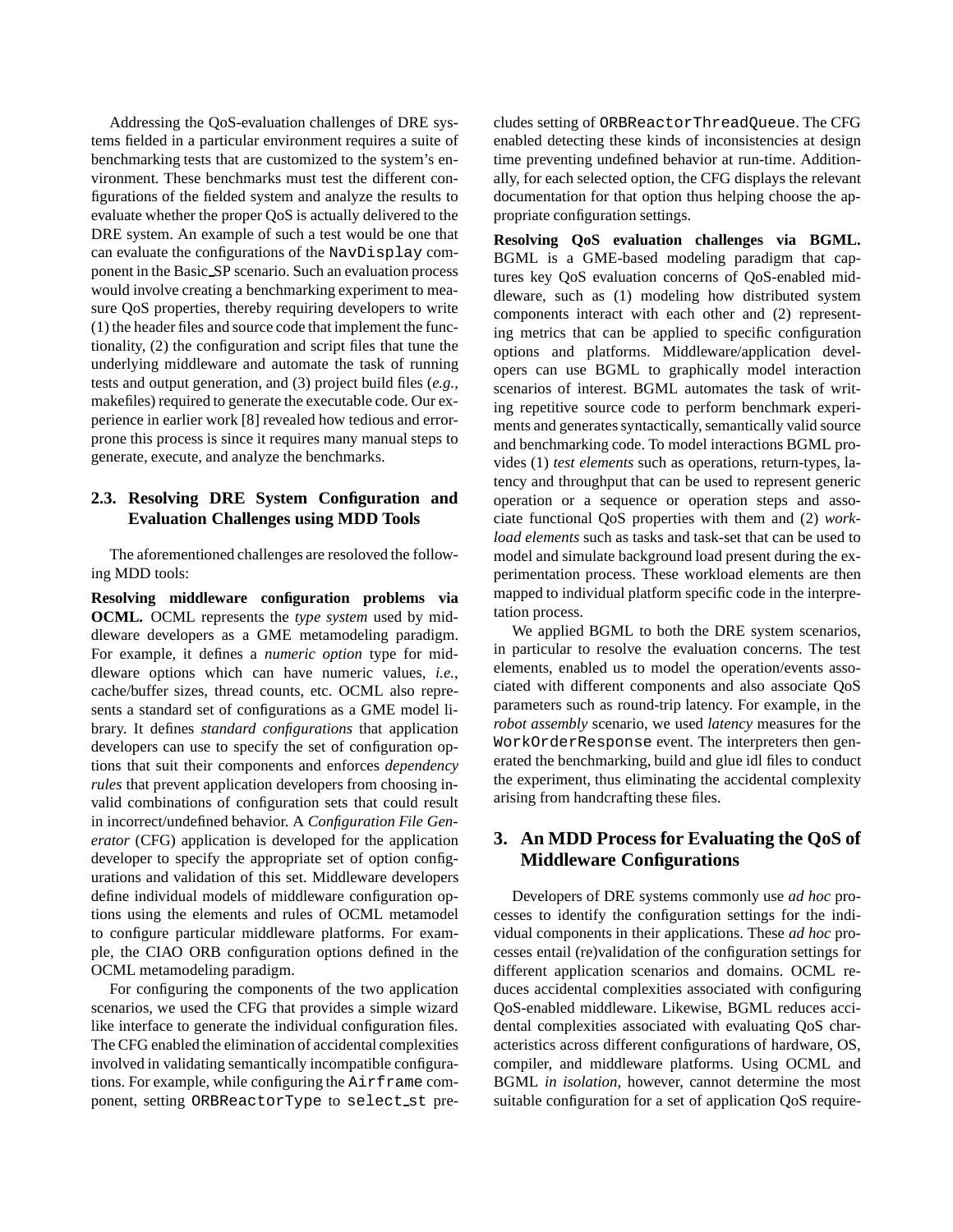ments or platform characteristics since BGML does not know what configurations resulted in the captured metric and OCML does not know what the performance was for the chosen configuration. This section describes an MDD process that integrates the OCML and BGML tools presented in Section 2 to resolve the configuration and evaluation challenges of DRE systems. We also evaluate the applicability and generality of this process by applying it to the DRE system scenarios from Section 2.1.

## **3.1. Enhancing Ad Hoc Processes via Integrated MDD Techniques**

To aforementioned challenges, we have developed an MDD process that can be (1) used to configure DRE systems, (2) used to evaluate the QoS of different middleware configurations, and (3) applied across different domains and platforms. Section 3.2 describes how this process has been applied to *Basic SP* and *robot assembly* scenarios to resolve key configuration and deployment concerns of those systems. To demonstrate the utility of our MDD tools and process, we describe how our approach helps in resolving the following two concerns of DRE systems:

- 1. How does the configuration options affect the overall end-to-end QoS of a component interaction scenario? Where a scenario defines a set of component instances interacting with each other via messages to achieve a common purpose or a goal. In particular, are there certain configuration options that influence performance more than the others?
- 2. How does the choice of underlying platform affect the QoS for a scenario? In particular, does the QoS vary depending on where the components are placed? Additionally, is there a way of determining the mapping between the nodes and the components for a given interaction scenario to achieve an acceptable level of QoS?

Our MDD approach consists of the following steps that are performed by application developers:

**Step 1. Modeling component interaction scenarios.** This first step in our process involves using PICML [1] to visually represent the interfaces of the components, their interconnections, and their dependencies on external libraries and artifacts. The PICML tool which is part of the CoSMIC tool chain supports visual modeling of components, ports, interfaces, and operations. This step is required for conducting any experiment since it generates XML-based metadata for component deployment. The system is then checked for constraint violations and XML metadata is generated.

**Step 2. Determining appropriate configuration settings.** For the components that need to be configured appropriately, determine the set of relevant configurations and their individual options that is expected to provide the required level of QoS, *e.g.*, expressed in terms of latency, throughput, or jitter metrics. The set of configuration and their options can be conceptualized as a *configuration space*, with each combination being a point in this space. If the configuration options for a component have been determined a priori, use the OCML MDD tool to directly generate the appropriate configuration file. Otherwise, use OCML to generate the various possible combination of configurations that are to be evaluate empirically via the MDD tool. This step involves identification and generation of the configuration space for the individual components.

**Step 3. Experimental set up.** Use BGML (Section 2) MDD tool to model the test, *i.e.*, associate latency/throughput characteristics with the component operations that are to be empirically evaluated to determine the right configurations. Then use BGML's model interpreters to generate the testsuite for evaluating the QoS delivered to the DRE system by the middleware configuration. This step involves the generation of the build, benchmarking and script code code from higher level models to run the experiment.

**Step 4. Choosing a target deployment platform.** Determine the target deployment platform, *i.e.*, the physical nodes on which the individual components will be hosted. Use the PICML MDD tool part of the CoSMIC toolsuite, to to model this target deployment platform and the component node mappings, *i.e.*, map component instances onto individual nodes in the domain. This step involves the generation of the XML meta-data describing the domain and how individual components are placed is generated.

**Step 5. Navigating the configuration space.** For each combination of the configuration determined in Step 2, run the benchmarking tests generated by BGML to evaluate the QoS. This step involves the actual running of the experiment on the target platform to generate data. This stage assumes that the individual components are available and does not include the phase of writing the logic for the components.

## **3.2. Applying Our MDD Process to the DRE System Case Studies**

We applied the MDD process described in Section 3.1 to both the avionics mission computing and robot assembly scenarios. For each step described in that process, we now illustrate how the step maps to the two DRE systems. Finally, we discuss how our process helped in addressing the concerns of DRE systems described in Section 3.1.

**Step 1. Modeling component interaction scenarios.** Use the PICML MDD tool [1] to model each DRE system sce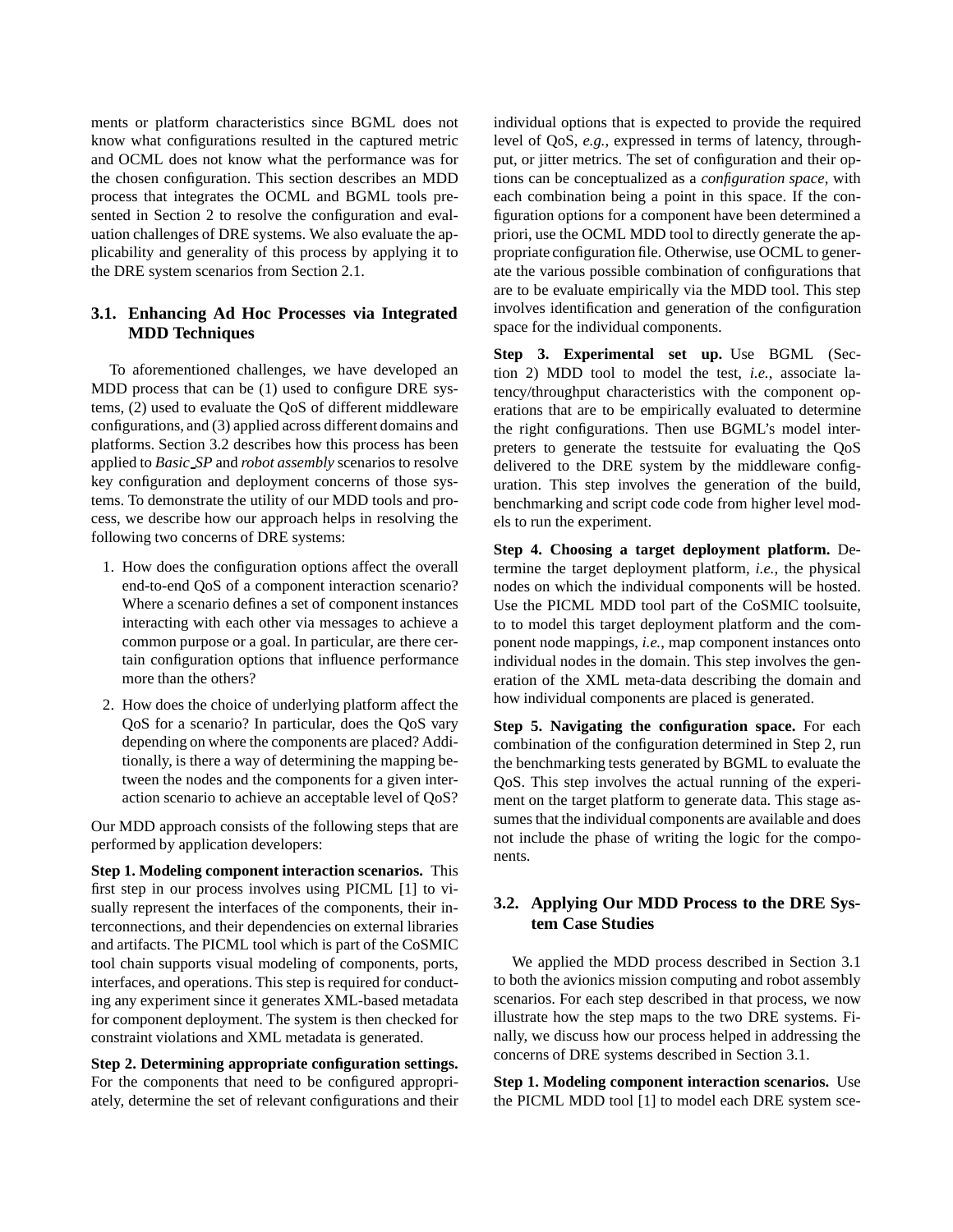nario. This step involves modeling the artifacts (*i.e.*, elements involved in the scenario).

**Step 2. Determining appropriate configuration settings.** Select a set of middleware configuration options using OCML (Section 2) that are expected to provide the necessary level of QoS. The CIAO middleware provide over 500 configuration options, though not all of these correspond to the QoS requirements for the components in our study. For example, the NavDisplay and HumanMachineInterface display-related components do not need to consider server side options as they only act as clients. We therefore narrowed down the configuration space by examining the documentation.

The display-related components are configured with a similar configuration set and common across various applications so that the standard OCML configurations library contains the *DisplayComponent* option. Setting this option for a specific application results in a CFG that narrows down the configuration space by setting appropriate values for the target middleware platform. Table 1 shows the relevant configuration options for these displayed-related components in our case studies. Further examination of this reduced con-

| <b>Option Label</b> | <b>Option Name</b>                | <b>Option Settings</b> |
|---------------------|-----------------------------------|------------------------|
| А                   | <b>ORBReactorMaskSignals</b>      | $\{0, 1\}$             |
| в                   | <b>ORBInputCDRAllocator</b>       | null, thread           |
|                     | <b>ORBReactorType</b>             | select st, mt}         |
| D                   | ORBProfileLock                    | $\{$ thread, null $\}$ |
| E                   | ORBObjectLock                     | thread, null }         |
| F                   | <b>ORBConnectionCacheLock</b>     | null, thread           |
| G                   | <b>ORBClientConnectionHandler</b> | $\{RW, ST\}$           |
| Н                   | <b>ORBTransportMuxStrategy</b>    | {EXCLUSIVE,            |
|                     |                                   | MUXED}                 |
|                     | <b>ORBConnectionPurging</b>       | {LF, reactive}         |
|                     | Strategy                          |                        |
|                     | <b>ORBConnectStrategy</b>         | {LF, reactive}         |

**Table 1. Configuration Space for the Display Components**

figuration space reveals that some of the configurations settings can be set *a priori*, *i.e.*, without experimentation. For example, both components interact with only one source and do not need synchronization. These option settings (options A-F) can be directly determined (shown in bold) in Table 1. For the remaining configurations, where both options are suitable, the possible configuration combinations were generated using OCML and determined experimentally as described in the next step. For the WatchManager and Airframe components the configuration space was determined in a similar manner. Table 2 illustrates the configuration space. Note that apart from the (K-L) options shown in the table, options (A-E) shown in Table 1 are also relevant to these components. After determining the relevant

| <b>Notation</b> | <b>Option Name</b>                | <b>Option Settings</b> |
|-----------------|-----------------------------------|------------------------|
|                 | <b>ORBReactivationOfSystemIds</b> | 40. I                  |
|                 | <b>ORBPOALockType</b>             | {thread, null          |

**Table 2. Configuration Space for Watch-Manager and Airframe Components**

configurations, we use our OCML tool to generate the permutations of configuration options for all four components.

**Step 3. Experimental setup.** Using the BGML MDD tool, the QoS characteristic (in this case roundtrip latency and throughput) to be captured in the experiment were represented in the models. Figure 3 depicts how a latency metric was associated with the operation between the Watch-Manager and HumanMachineInterface components, modeled using BGML. This figure also shows three background tasks that simulated load conditions in the scenario.



**Figure 3. Associating QoS with operation in BGML**

For both cases, the average latency and the required number of warmup iterations were specified in the BGML models, which then generated the scaffolding code needed to run the experiment.

**Step 4. Choosing a target deployment platform.** To empirically evaluate the configuration and identify the recurring settings, we used the testbed shown in Table 3. The individual computers themselves then were connected via a LAN, which simulated a deployment scenario where these components are deployed on different nodes. After choosing this scenario, we used the target modeling capability in PICML MDD tool to visually represent this scenario. The model interpreters then generate the XML metadata that is used by the CIAO component runtime engine to deploy the components.

**Step 5. Navigating the configuration space.** For the configuration space chosen, the generated benchmarking tests were run to evaluate QoS, which involved running 32 different experiments for both the scenarios. Using the results, we identified patterns and clusters of configurationsthat had the most influence on QoS.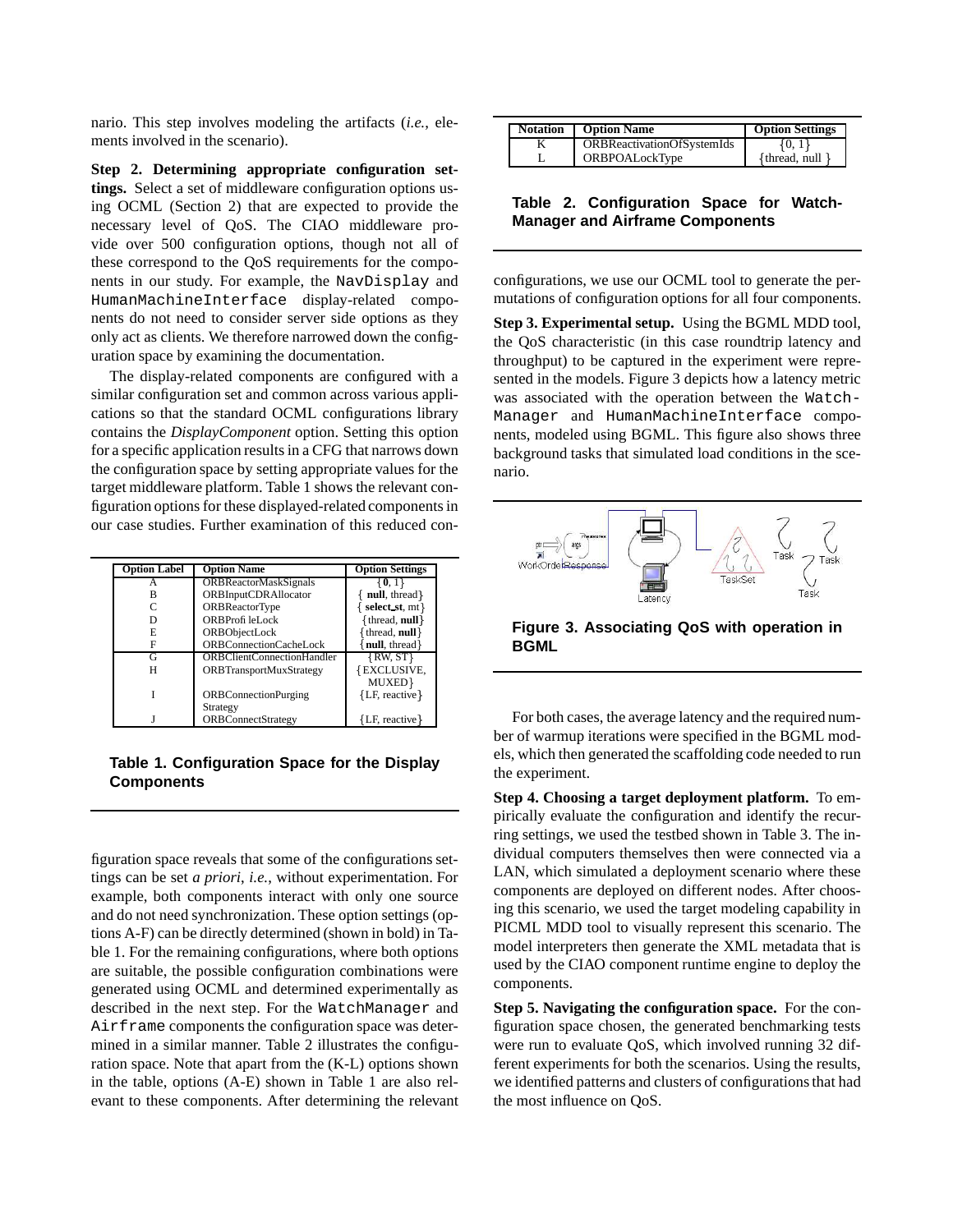| Hosts           | DOC          | ACE                                   | <b>TANGO</b> |
|-----------------|--------------|---------------------------------------|--------------|
| <b>CPU</b>      | <b>AMD</b>   | AMD                                   | <b>Intel</b> |
| Type            | Athlon       | Athlon                                | Xeon         |
| CPU Speed (GHz) |              | 2                                     | 1.9          |
| Memory (GB)     |              |                                       | 2            |
| Cache (KB)      | 512          | 512                                   | 2048         |
| Compiler (gcc)  | 3.2.2        | 3.3                                   | 3.3.2        |
| $OS$ (Linux)    | Red Hat 9    | Red Hat 8                             | Debian       |
| Kernel          | 2.4.20       | 2.4.20                                | 2.4.23       |
| Avionics        | NavDisplay   | Airframe                              | GPS          |
| RobotAssembly   | WatchManager | PaletteManager<br>RobotManager<br>MWI | <b>HMT</b>   |

**Table 3. Testbed and Deployment Summary**

#### **3.3. Evaluating the Impact of Middleware Configuration on QoS**

Below we describe how our MDD process can be used to help developers of DRE systems configure their middleware and application effectively.

**Experiment description.** To evaluate how the configurations of the components in the *Basic SP* and avionics scenario affected QoS, we used the process described in Section 3.2 to empirically evaluate QoS (in both the cases round-trip latency) for different combination of the configuration settings (Step 2 in Section 3.2), resulting in 64 unique experiments. 16 experiments for configurations relevant to the NavDisplay and HMI components and 4 experiment for configurations relevant to Airframe and WatchManager component. Based on the roles of components, client (HMI and NavDisplay) or server, we differentiate the configurations as client- and server-side options. This separation is possible as the options themselves are mutually exclusive.

We first vary only the client-side options, keeping the server-side options to their default values. Once we determine the best configuration at the client-side, we use it and vary the server side configurations, allowing us to narrow down the number of experiments to 32. This approach yields the same results as compared to the full 64 experiment approach.

**Analysis of results.** Table 4 tabulates the latency distributions for the client-side display based components. We use the notation *A1*, *B2*, etc. to identify the individual options within each category. For example, the -ORBConnect-Strategy value of LF is denoted as *J1*. The top 8 configurations (out of a possible 16) are shown in increasing order of latency values. A closer look at the values reveals a clear pattern of configuration options and its effect on QoS (end-to-end) latency. For example, the option G1 has the greatest effect on performance, *i.e.*, changing its value to G2 increases latency by  $\sim$  4 $\mu$ secs for the *robot assembly* scenario and by  $\sim$  50 $\mu$ secs in the *Basic SP* scenario. After G, the option H influences latency the most, *i.e.*, changing its value from H1 to H2 worsens latency by  $\sim$ 2 $\mu$ secs in the first case and by  $\sim 30\mu$  secs in the second case. Table 5 shows the results for the Airframe and Watch-Manager components. We see that the settings for G have the greatest influence on latency, *i.e.*, changing its value increases latency the most in both the cases.

| <b>HMI</b> Component |              |            | Nav Display Component |              |
|----------------------|--------------|------------|-----------------------|--------------|
| Setting              | Latency      |            | Setting               | Latency      |
|                      | $(\mu$ secs) |            |                       | $(\mu$ secs) |
| (G1, H1, I2, J2)     | 64.70        |            | (G1, H1, I2, J2)      | 504          |
| (G1, H1, I1, J2)     | 65.10        |            | (G1, H1, I2, J1)      | 528          |
| (G1, H1, I2, J1)     | 65.40        |            | (G1, H1, I1, J2)      | 529          |
| (G1, H1, I1, J1)     | 65.60        |            | (G1, H1, I1, J1)      | 532          |
| (G1, H2, I2, J2)     | 65.80        |            | (G1, H2, I1, J1)      | 536          |
| (G1, H2, I1, J1)     | 66.50        |            | (G1, H2, I2, J1)      | 548          |
| (G1, H2, I1, J2)     | 68.11        |            | (G1, H2, I1, J2)      | 552          |
| (G1, H2, I2, J1)     | 68.19        |            | (G1, H2, I2, J1)      | 562          |
| (G2, H1, H1, J2)     | 68.30        |            | (G2, H1, I2, J2)      | 568          |
|                      |              |            |                       |              |
| Scenario 1           |              | Scenario 2 |                       |              |

**Table 4. Latency QoS distribution for the HMI & Nav Display Components**

**Discussion.** Our MDD process allows application developers to understand what configurations affect performance the most, which we refer to as the "primary effects." The categorization of the latency values in decreasing order of latency values also enables use of clustering analysis to create distinct sets of option categories as tuple spaces:

$$
\{(x_1, val(x_1)\}, \{x_2, val(x_2)\}, \ldots \{x_n, val(x_n)\} \qquad (1)
$$

where  $x_i$  denotes a configuration option,  $val(x_i)$  its setting. Within each set then the elements of the set being closely related. The sets themselves can be visualized as being separated by a distance  $d$  (similar to the concept of Hamming distance). Where moving from a configuration in one set to another results in an improvement/degradation in the QoS measures. As shown in the Table 4, for the robot assembly scenario moving from the first to second set of latency values incurs a minimum latency of  $\sim$ 32 $\mu$ secs ( $d = 32 \mu$ secs).

Another interesting observation one can make from both the tables is that there is a similarity in the configurations that maximizes QoS for both the scenarios. For both the scenarios, the client-side primary effects are the same (G,H,I,J) in that order. Understanding and identifying similar patterns of configuration across multiple domains, would allow direct generation of the configuration information based on the QoS eliminating the need to (re) validate these across different configurations.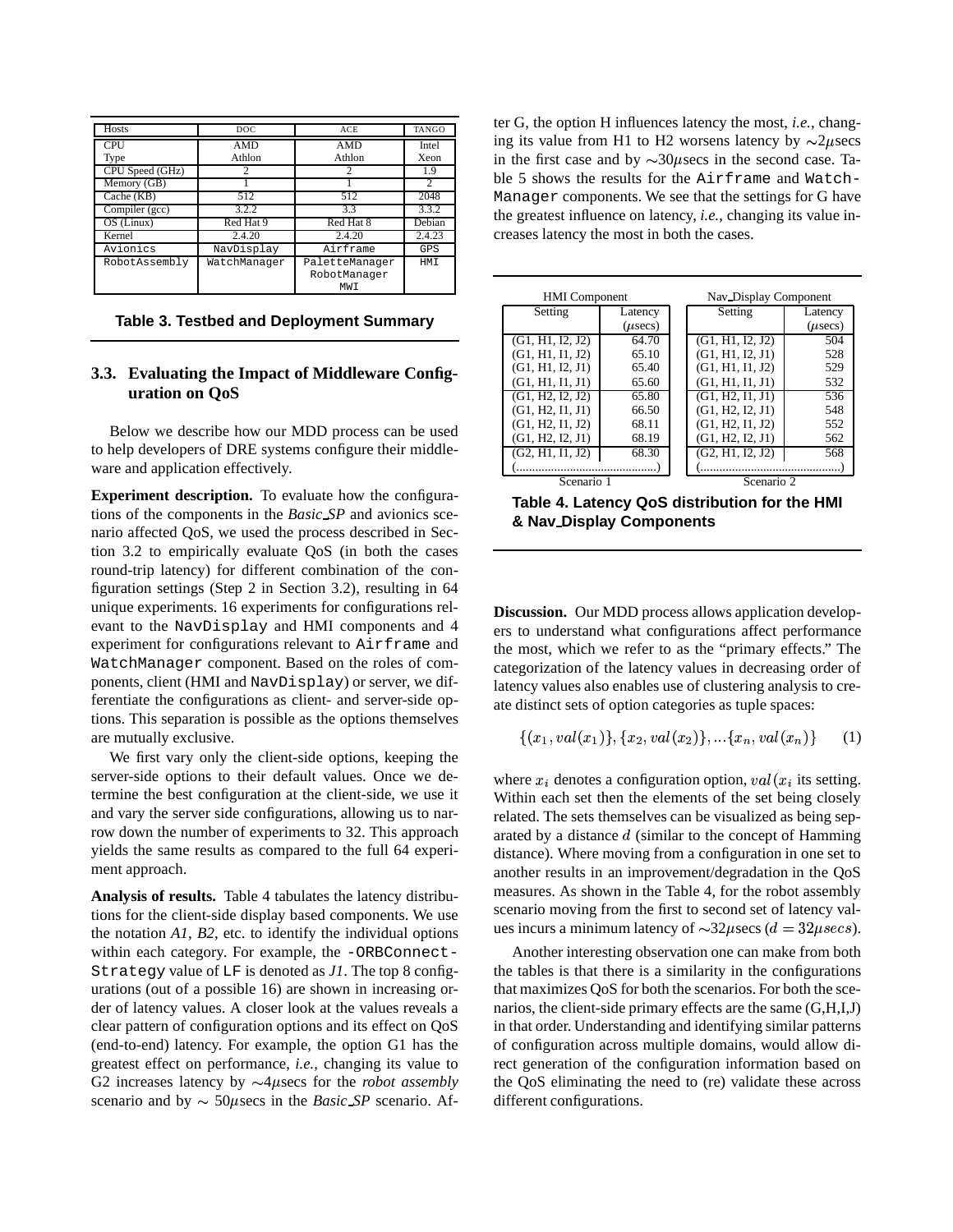

**Table 5. Latency QoS distribution for Airframe & Watch Manager Components**

## **3.4. Evaluating the Impact of the Deployment Platform on QoS**

Apart from evaluating the impact of configuration on performance, our MDD process can also be used to evaluate the performance impact of the underlying platform. For example, an application developer might be interested in knowing how does the latency vary in the robot assembly scenario if the Airframe component was placed on the node DOC and the NavDisplay component was placed on node TANGO.

**Experiment description.** To answer the question of how deployment platform affects QoS, we used the process described in Section 3.2 to change how components were deployed on the target platform. In particular, the only change required was in the model, *i.e.*, just changing the node mapping aspect<sup>3</sup>. All the required XML metadata are then generated by the PICML and BGML model interpreters. For this experiment, the configurations for the Display component was (G1, H1, I2, J2) and for Airframe (K0, L0). The respective configurations lead to minimal latencies in the earlier experiment.

**Analysis of results.** Table 6 tabulates the effect of changing the node mapping in the avionics scenario. As shown in the table, the choice was a bad one as the average roundtrip latency increased sharply to  $\sim$ 1200 $\mu$ secs whereas our default mapping, *i.e.*, one used in the earlier study is significantly better. The reason being that the GPS component that generates requests is on a slower node (ACE) than the default case (TANGO).

**Discussion.** Information such as this helps the application developers to make intelligent choices regarding how the underlying platform influences QoS and how best to optimize deployment decisions. Our MDD approach helped in quickly identifying how the underlying platform affects performance of the scenario. As described earlier, all the required changes were in the the MDD tools and the required

| DOC.     | ACE      | <b>TANGO</b> | latency      |
|----------|----------|--------------|--------------|
|          |          |              | $_{\mu$ secs |
| Display  | Airframe | GPS.         | 504          |
| Airframe | GPS      | Display      | 1206         |

**Table 6. Deployment Analysis**

XML meta-data was synthesized eliminating the accidental complexities involved in handcrafting low level source and XML meta-data files.

Our MDD process can also be used to provide feed-back to developers on how their deployment decisions (component node mappings) affect QoS. Many real-time systems are designed in a manner where the node mappings are determined *a priori*, which stems from the fact that the software tends to be closely tied to the hardware on which it runs. When nodes failure, however, it may be necessary to determine where to place the backup components such that the system still delivers an acceptable level of performance. In this case, the acceptable level of performance could be a certain latency threshold below which the DRE system cannot function in a proper manner.

## **4. Related Work**

This section compares our work on MDD techniques in OCML and BGML with related research efforts, including middleware configuration techniques and generative techniques for empirical QoS evaluation.

**Techniques for middleware configuration.** A number of ORBs (such as VisiBroker, ORBacus, omniORB, and CIAO) provide mechanisms for configuring and customizing the middleware. For example, CIAO uses the ACE Service Configurator framework [10], which can be used to statically and dynamically configure components into middleware and applications. Likewise, Java ORBs provide an API for configuring applications based on *XML property files*. Key/value pairs for specific options are stored in an XML-formatted files and read by applications using XML parsers or a provided API.

Similar to our OCML approach, the Micro-QoSCORBA [5] middleware provides a GUI based tool to determine the type of architecture on which the system is being built. Application developers run the configuration tool to configure the application. Code generators then store this information in an application specific configuration file. These files along with the IDL specification are then used to generate customized client-side stubs and skeletons, ORB configuration files and build files. However, this tool is tied to its middleware and cannot be applied to other middleware solutions like OCML.

<sup>3</sup> *Aspects* in GME are a mechanism to provide different views of the same model, where each aspect captures a concern of the same system